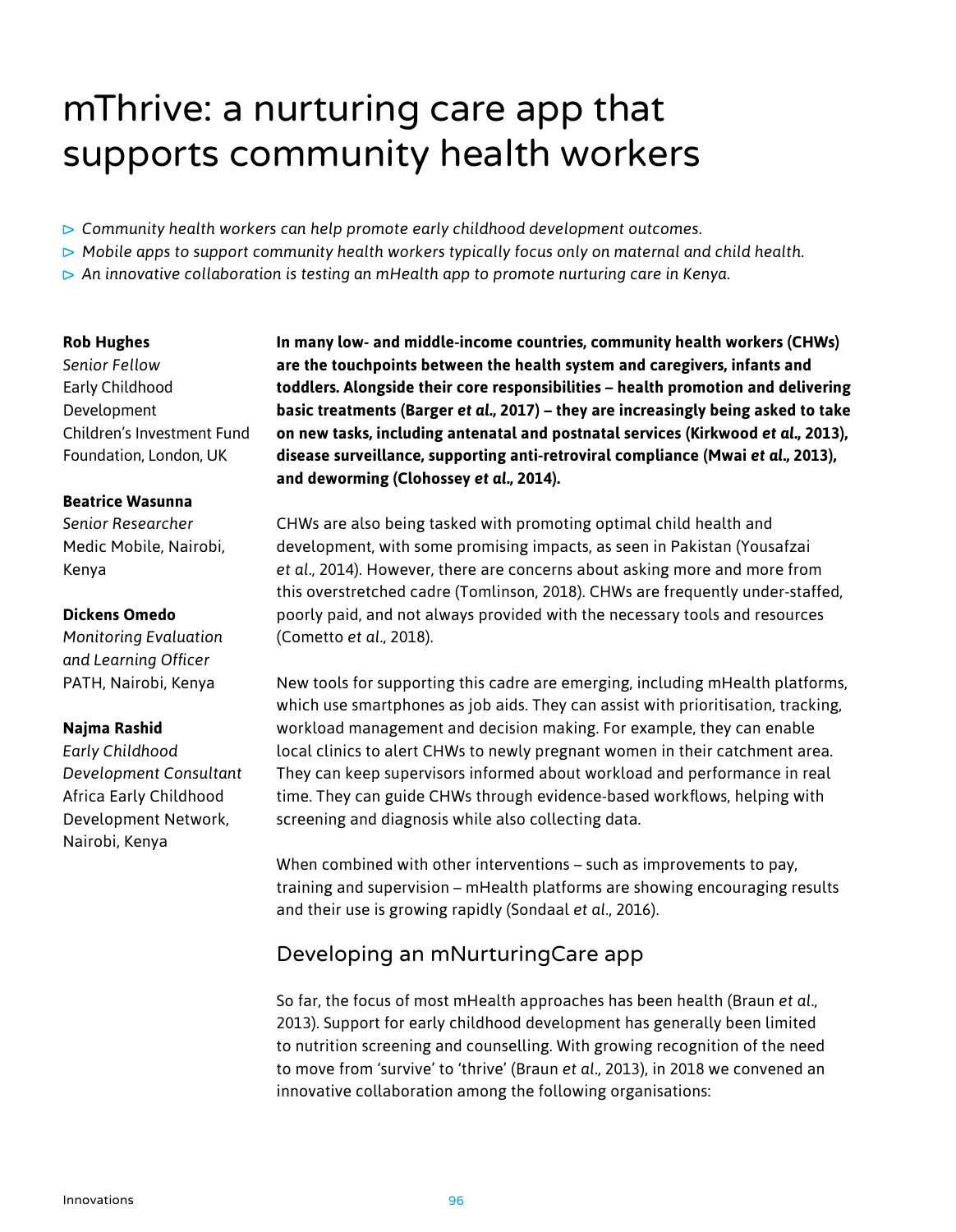- Medic Mobile with digital health solutions supporting over 25,000 CHWs in 23 countries, they brought expertise in mHealth application development, deployment and testing, and an opportunity to field test within an existing planned deployment in Siaya County, Kenya (Medic Mobile, online).
- PATH with their pioneering work to integrate nurturing care into health systems, they brought tools, strategies and content in traditional 'analogue' capacity development approaches, such as training, supportive supervision and hard copy job-aids, as shown in Figure 1 (PATH, 2012).
- The African Early Childhood Network (AfECN) with their work to scaleup innovative approaches in early childhood development, they brought expertise on capacity development and policy engagement across Africa (AfECN, online).



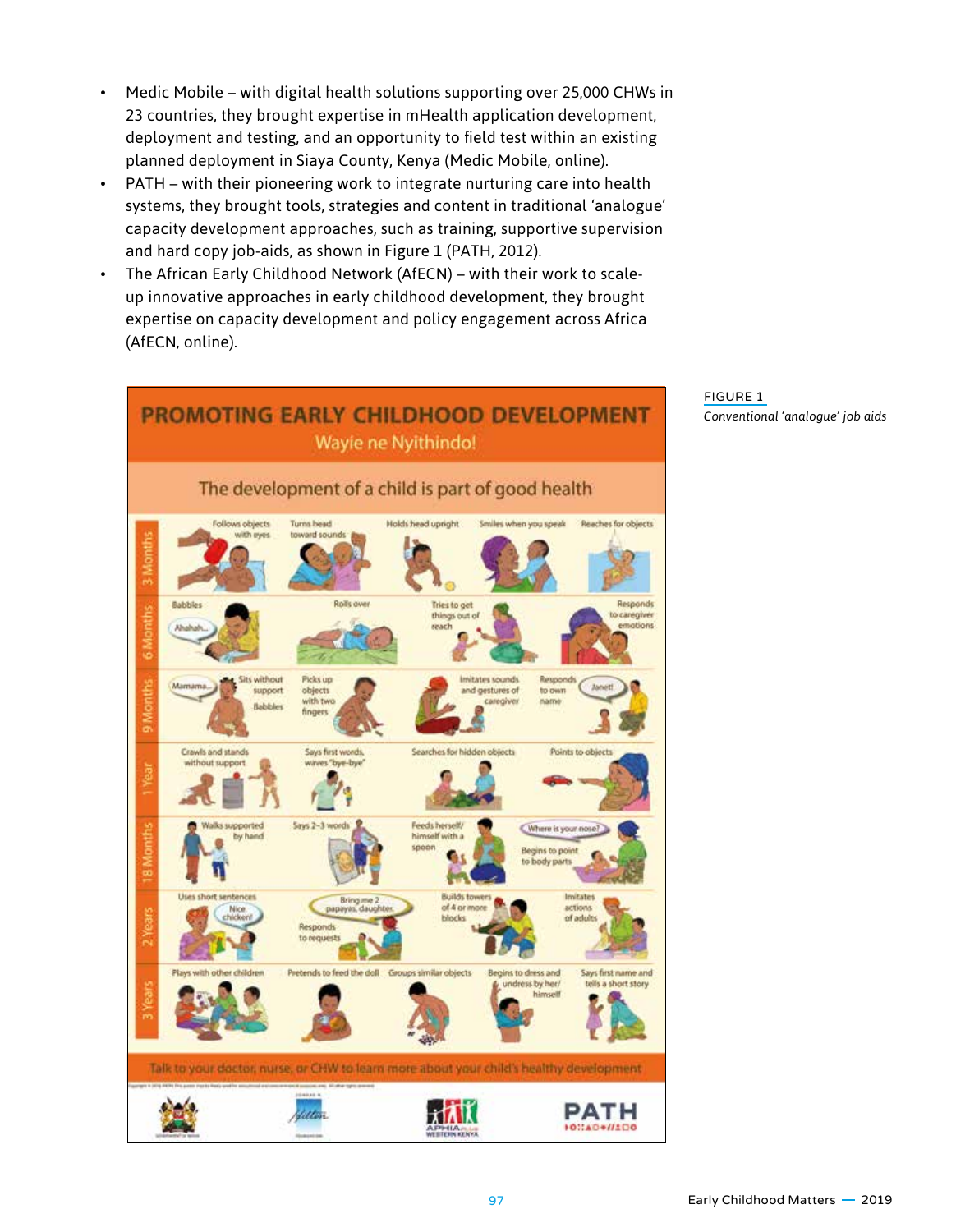As summarised in Figure 2, the aim of the mNurturingCare app was to build promotion of responsive caregiving into clinical encounters and use the mHealth platform for basic developmental screening and referral where needed. For example, during antenatal visits, content on child health and development is built into workflows, as well as communicating the rationale for breastfeeding; the application prompts health workers to discuss the importance of talking, singing and playing for children's development. Postnatally, the application encourages them to assess interaction between caregiver and baby, and to offer coaching on play and stimulation. The content and workflows were developed with the participation of end users from the start. Workshops were held in Siaya County and the urban context of Nairobi County. Over several iterations of the app, content was simplified and clarified, referral triggers more clearly signalled, and a dashboard developed to present the information that supervisors needed. Initially 30 health workers, known as Community Health Volunteers (CHVs) in Kenya, were trained in each location, and they used the app for four weeks.



# FIGURE 2

*Content and work flows of the mNurturingCare application*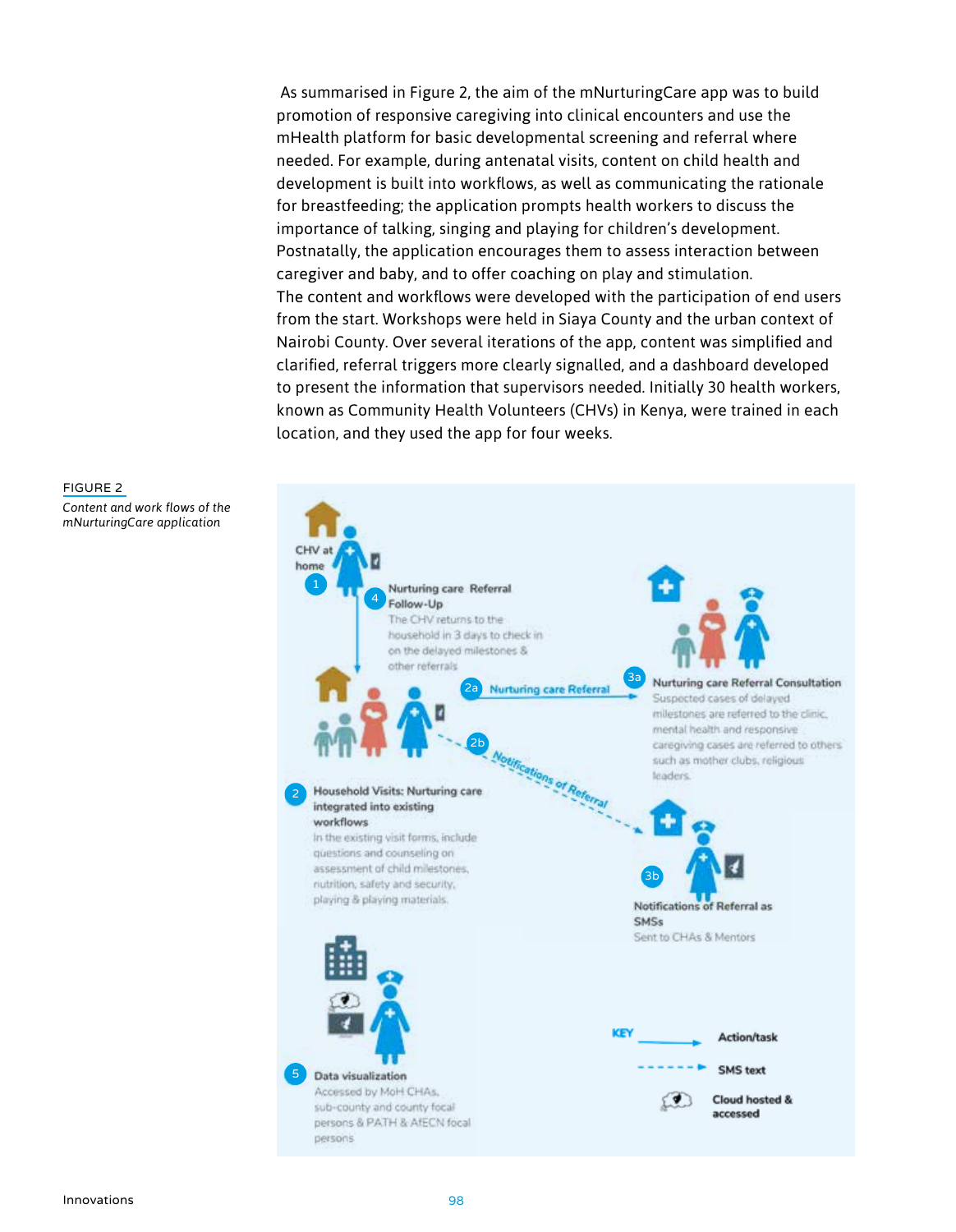mNurturingCare application<br>testing in Siaya County<br>Note: the name included in this photo is from a dummy version<br>of the application and is a pseudonym.

12:33

**Pregnancy follow up** 

**Responsive Caregiving - The** companion

Is Anyango oloo's companion present during this session? \*

Yes

 $B$ 

 $\boldsymbol{\varkappa}$ 

 $\odot$  No

\*\* Observe how the pregnant woman interact with the unborn baby \*\*

< Prev

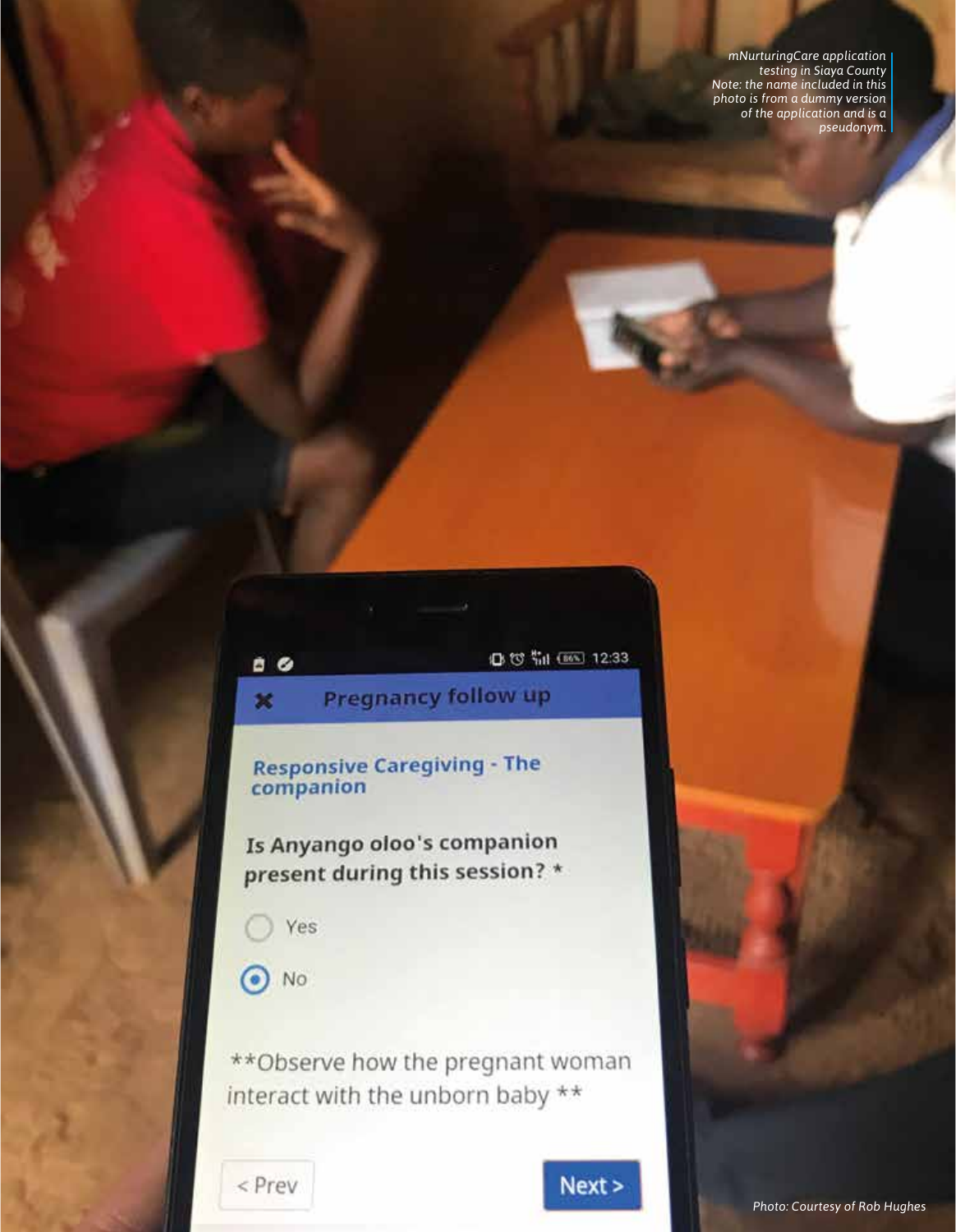### Emerging insights from field testing

Follow-up focus group discussions were overwhelmingly positive, especially among younger and tech-savvy CHVs. They appreciated the advantages over hard-copy registers and logbooks, and did not seem to resent the application reducing their work to being about following algorithms – although this may reflect the quality of the pre-deployment training.

*We cannot remember everything. Since when we got this app we do not leave anything out and we are able to give all the information to the caregivers. It has made our work easier, no more hard copy. … I was pleased when a mother delivered and when I clicked, I found it automatically updated unlike previously when you had to register the baby again.* 

Interestingly, the mHealth technology seemed to enhance their social status: *When community members see you having and using a phone, they rate you somewhere, not just as a mere [CHV].*

Hardware and connectivity posed some challenges: the app worked slowly on older phones, and in many areas video content could not be reliably accessed. *… one challenge is on the phone battery for those in rural areas without power connection who have to charge in kiosks with power.*

Data protection and security will require appropriate policy and regulatory frameworks. However, CHVs highlighted the value of digital systems in ensuring data integrity:

*You can't cook the data [with the app] ... You have to actually go to the households!*

The pilot was also a reminder that strengthening CHV capacity can expose weaknesses elsewhere in the health system: CHVs using the app could effectively screen for child development concerns, but this then exposed limitations in access to skilled child development specialists for follow-up assessments and intervention.

### Next steps

Further work on mNurturingCare is currently underway. Data is being reviewed to see if the app affects the length and number of consultations a CHV conducts in an average workday. Discussions with the Ministry of Health are exploring the potential for further deployment in Kenya as part of the 2014–2019 National Community Health Strategy, national nurturing care implementation, and plans towards achieving universal health coverage.

There are also opportunities to work in other countries that are currently scaling-up mHealth (but with a focus on health rather than broader child development), and those who are currently working to integrate nurturing care into their health systems, (but without digital tools). We are also comparing